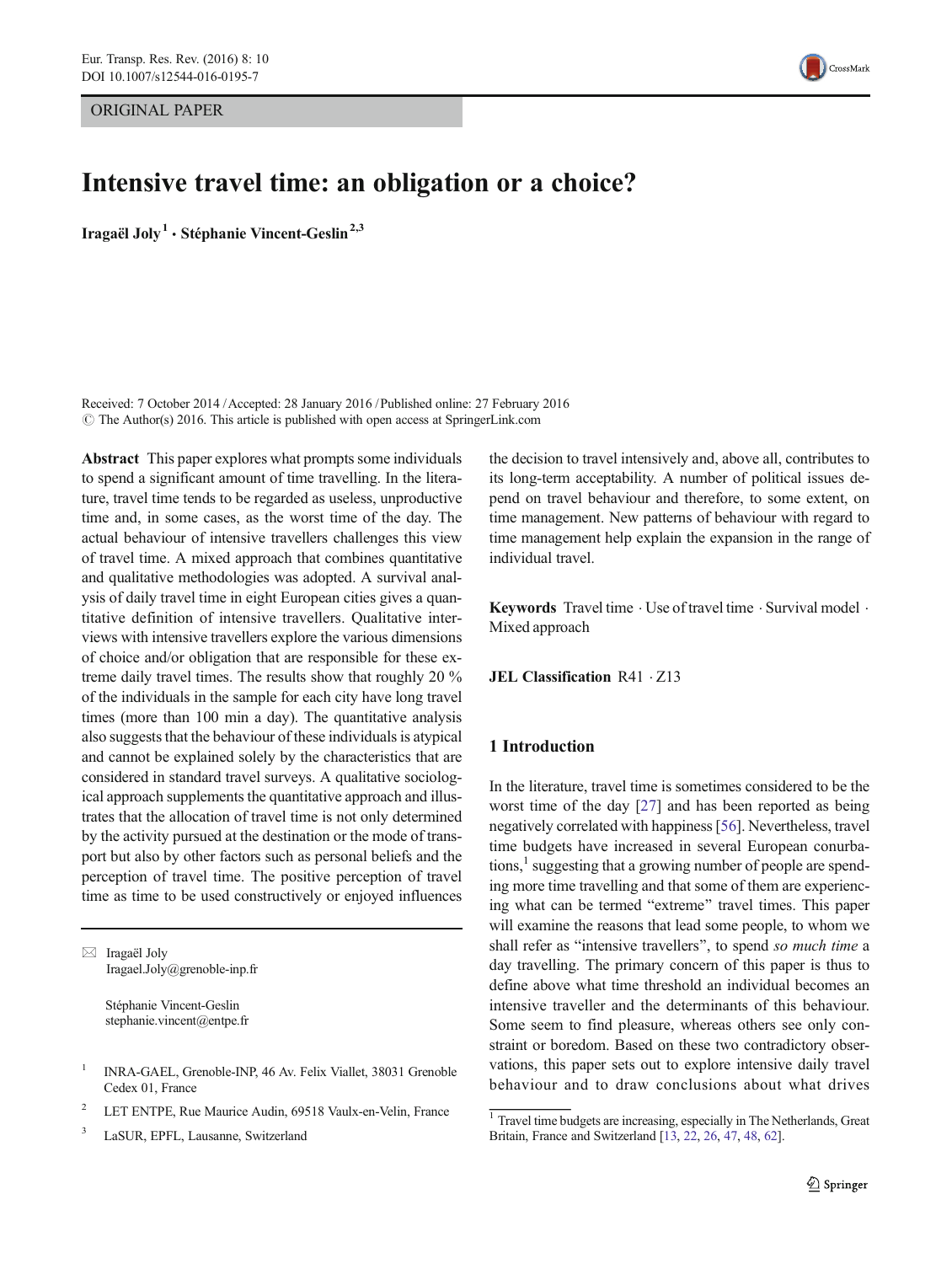intensive travellers to accept such extreme travel time budgets if travel time is, indeed, useless and perceived as negative.

Economic theory tends to consider travel time as derived from participation in activities. Many studies have examined travel time in relation to the types of activities pursued and their duration. Chen and Mokhtarian [[11](#page-12-0)] introduced the principle of proportional allocation in a microeconomic model [[3\]](#page-11-0), assuming that the travel time for a given activity is determined by "travel time prices for activities", by calculating travel time based on the length of the activity using different rates depending on the type of activity. Thus, in this model, travel time is considered only as a constraint. Certain empirical studies have attempted to quantify this relationship (typically via a proportional relationship) between transportation and activity durations, based on different methods. Thus, a considerable number of studies have estimated a time price of travel [[6,](#page-12-0) [7,](#page-12-0) [15,](#page-12-0) [17,](#page-12-0) [18,](#page-12-0) [20](#page-12-0), [30](#page-12-0), [31](#page-12-0), [35,](#page-12-0) [38,](#page-12-0) [54,](#page-13-0) [55\]](#page-13-0).

Nonetheless, the time an individual is willing to spend travelling to and from an activity is the result of a complex process that combines a large number of compromises. Expressing travel simply in terms of price - be it temporal or monetised - (as a result of the performance of transportation systems, for instance) seems reductionist in the sense that some trips (or parts thereof) seem more arduous than others. For example, the first 10 min of a trip are often less negatively perceived than the last ten. Similarly, the wait for a given mode of public transportation is often perceived more negatively than the actual trip, and so on. Using non-linear relationships between travel time and activity time, Joly [\[25](#page-12-0)] has shown individuals' growing reluctance to accept everincreasing travel times. Moreover, this depiction of travel time as a direct cost to individuals' activity schedules is to some extent challenged by recent qualitative and quantitative research that offers another interpretation of travel time. The possible existence of a trade-off between activity time and travel time in relation to the perceived quality and utility (or uselessness) of this time should undoubtedly be considered. Studies have attempted to characterize the value of travel time, which in fact is *not* always viewed as wasted time that, optimally, should be reduced. Rather than a cost, travel time can be perceived as 'gifted' time during which the individual is able to engage in activities [[24](#page-12-0)].

Trips and travel time have a positive use, not only because of the activities that can be done during the journey but also because of different aspects inherent to the journey (landscapes, comfort, the pleasure of driving, a break between activities, etc.) [[14,](#page-12-0) [19,](#page-12-0) [37,](#page-12-0) [43,](#page-12-0) [44](#page-12-0), [49](#page-12-0), [53](#page-13-0), [60](#page-13-0)]. Travel time can be seen as time that has been saved, or a pleasant time where the vehicle becomes a living space in its own right [[49](#page-12-0), [51\]](#page-13-0) and during which a variety of activities can be done, thus making it worthwhile - even productive [\[16](#page-12-0), [38](#page-12-0), [51,](#page-13-0) [59\]](#page-13-0). Travel time can even be an opportunity for doing personal activities that would be impossible at another time during the day [[24\]](#page-12-0). Moreover,

the information age with increased use of mobile communication technologies seems to have changed the perception of travel time and its utility, as Lyons et al. have pointed out in the case of UK train passengers [[36\]](#page-12-0). Travel speed and its maximization appear not to be an objective for some travellers, as stated by O'Fallon and Wallis in their research in New Zealand [\[46\]](#page-12-0).

To study travel time effectively - especially for intensive travellers - at the very least these two theoretical viewpoints should be considered. The methodology proposed in this article is therefore mixed in that it applies both quantitative and qualitative methods to a single research topic [[21](#page-12-0)]. This proposed mixed method attempts to move beyond the usual preconceived ideas about travel time. Managing time and making schedules involve complex behaviour and choices, which put travel time at the crossroads between individuals' decisions to participate in activities and the various constraints and opportunities as regards transportation systems and facilities, as well as the perception and value given to travel time.

The following section presents the quantitative and qualitative methods used in this research. The third section, in which our findings are presented, begins by defining a criterion for identifying intensive travellers and goes on to identify and measure the determinants of travel time and finally reports on interviews with intensive travellers about their experience of travel time. In the fourth section we conclude with a discussion about several topics.

## 2 Methodology

This article is based on a mixed approach that uses both a quantitative statistical method (duration models) and a qualitative method (interviews). The quantitative method sets out to characterise the level of daily travel time that defines intensive travellers and to identify the determinants of daily travel duration.

#### 2.1 Quantitative method

#### 2.1.1 Duration model

The analysis of the daily travel times for our sample is based on duration models, alternatively known as survival analysis. In the activity-based literature, duration models are used to analyse both the duration of daily activities and the activity pattern structure [[25](#page-12-0)]. We analyse the daily time allocated to transport (the sum of the duration of all trips), hence simplifying the daily process of time allocation to travel.

Duration model techniques are able to overcome a number of the limitations of Ordinary Least Squares (OLS) estimation. Duration data are known to be non-normal data, non-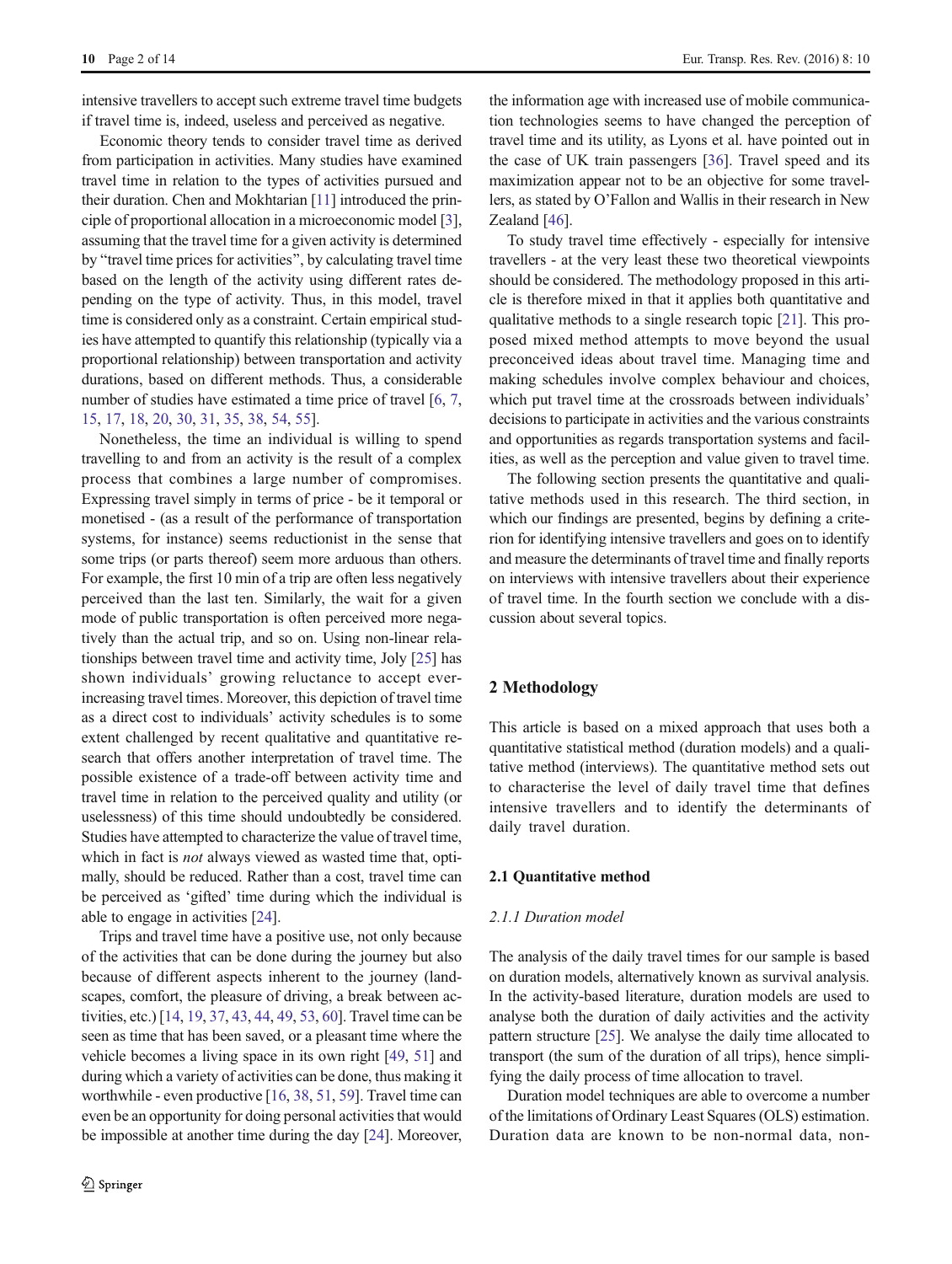symmetric with a specific form. Linear regression is not robust to these violations [[34](#page-12-0)].

In the framework of duration models, specific attention is given to the concept of duration dependence. Duration models consider the time variable under study as the duration of an individual in a given state and then consider the probability of leaving that state at any time. Hence, the model estimates the probability of leaving the current state as being dependent on the time spent in the state. The focus on the duration dependence dimension of the daily allocation of time to travel raises the question of the temporal dynamic of the behaviour. We can infer that, on average, this probability of leaving or stopping travel should be increasing if travel time is an undesired and unsatisfying time.

Average behaviour is modelled by defining the survival function, or the probability of a representative individual travelling for a given duration on a daily basis. The hazard rate associated with this survival represents the rate of interruption at each date. The hazard function is defined as the limit of the conditional probability of a process ending, given the elapsed time. Hence, the likelihood of daily travel time ending depends on the length of elapsed time. This probability can vary during the process.

If the hazard rate increases, the likelihood of interruption increases with the duration of travel. If it decreases, interruption is increasingly unlikely. The survival function associated with it decreases all the time, as hazard is always positive. The survival function can be concave, convex or both successively, depending on the hazard rate. Figure 1a and b illustrate two common types of hazard and survival curves. First, the monotonic increasing hazard indicates an increasing risk to stop the allocation of time to travel with the travel duration. In the second figure, the non-monotonic hazard (increasing and decreasing) indicates a varying chance to stop the travel time. For individuals completing the corresponding travel duration, decreasing hazard would indicate a decreasing propensity or capacity to stop their travel.

The type of hazard function, therefore, has an important impact on how the process' temporal dynamic is represented. Information on the temporal dynamics of the process can be gathered directly by studying the slope of the hazard curve.

Non-parametric analysis provides more information about raw survival and hazard. The survival function is estimated using the Kaplan-Meier estimator. In the case of rounded stated times, we choose to group event times into 5-min intervals. Assuming that the hazard remains constant within each discrete period, one can then approximate the shape of the hazard function by a continuous-time step function. This method allows us to define the critical duration (i.e., the duration for which hazard is at its highest) beyond which mobile individuals are deemed to be intensive travellers.

Once the distribution has been validated, the impact of explanatory variables on survival is introduced by means of Cox's proportional hazard model. Cox's semi-parametric estimation method imposes no constraints on the form of the baseline hazard. This method is considered to be more robust than the fully parametric approach [[45](#page-12-0)] as regards the estimation of the effects of covariates. Cox's model allows us to identify and evaluate the impact of the assumed determinants on hazard rate and, consequently, on the average daily travel times.

When interpreting the results of Cox's model, it should be noted that a positive regression coefficient means a greater likelihood of travelling no further, thus shortening the travel



Fig. 1 a: Examples of density,  $f(t)$ , probability  $F(t)$  and survival  $S(t)$  curves associated with monotonic increasing hazard  $h(t)$ . b: Examples of density,  $f(t)$ , probability  $F(t)$  and survival  $S(t)$  curves associated with non-monotonic hazard  $h(t)$  (increasing and decreasing)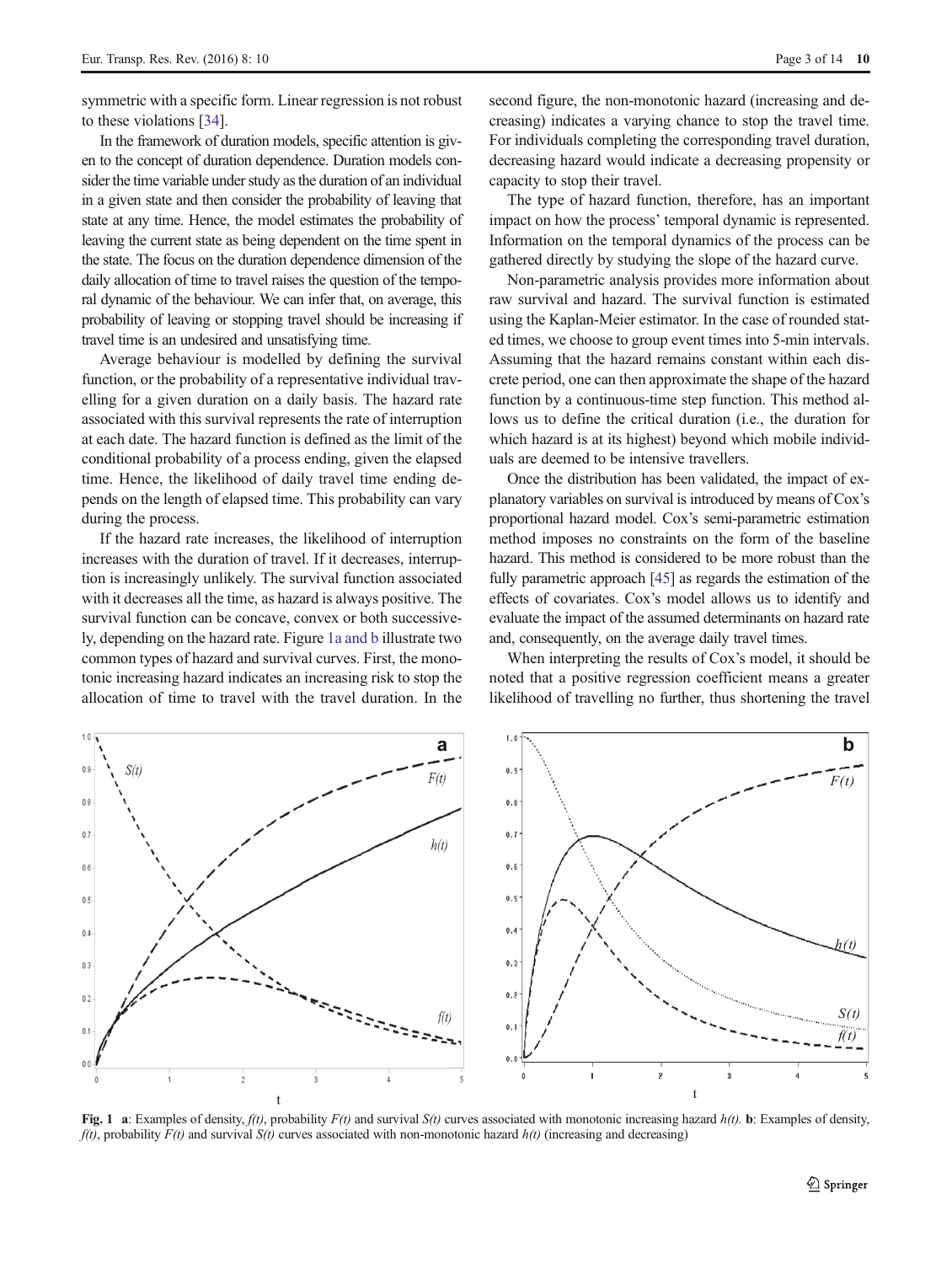time budget. Conversely, a negative coefficient means a higher travel time budget.

Our third step, using a binary logit model, was to estimate the determinant of the probability of a mobile person to become an intensive traveller. We can expect that for most of the explanatory variables, the effect on the average daily travel time and on the probability of intensive travel will be equivalent.

# 2.1.2 Data

The data was provided by travel surveys conducted in eight cities in three European countries (Lyon (2006), Grenoble (2002), Rennes (2001) and Strasbourg (1997) in France, Geneva, Bern and Zurich in Switzerland (2000) and Brussels in Belgium (1999). These cities were chosen because the travel data available for them was relatively contemporary (see Table 1). Secondly, the surveys, albeit in different countries, used similar methodologies for measuring respondents' travel behaviour and activities. Finally, these cities offer great diversity in terms of socio-demographical profiles, urban morphology, density and transportation infrastructure (see Table [2](#page-4-0) for a detailed description of these characteristics in the eight cities). Strasbourg, Zurich and Bern have effective urban and regional public transport systems and are developing a policy to optimise these infrastructures and regulate car accessibility to the city centre. The supply of urban public transport in Lyon, Grenoble, Brussels and Geneva is effective but regional transport is weak. Transport policy in these cities aims to develop public transport and road infrastructure, while simultaneously restricting car accessibility to the city centre. Public transport in Rennes is poor and the city's transport policy tends to promote road traffic.

The data collected for each country differs both in terms of response items and level of detail. Common classifications were made for trip purpose (types of activities), modes of transport used and socio-demographic characteristics. As Timmermans et al. [[57](#page-13-0)] have pointed out, international comparative studies are often problematic due to the recomposition of the variables (activity patterns, transport modes, etc.). Extensive work was then done to make the data as comparable as possible and avoid the use of subjective variables [\[26\]](#page-12-0).

Thus, activities outside the home have been divided into four categories: 1) work/training, 2) education, 3) shopping/ personal business, 4) social/leisure activities. It should be noted that only weekdays (Monday-Friday) were available in the three types of survey and thus in this analysis. The absence of Saturdays and Sundays is obviously limiting, especially for shopping and leisure trips.

#### 2.2 In-depth interviews with intensive travellers

In order to understand their behaviour, experience and perceptions of travel time, qualitative research has long focused on individuals with large travel time budgets. Intensive travellers were chosen based on the amount of time they spent travelling each day (a minimum of 2 h). In addition to this criterion, a diversity principle was applied when recruiting respondents. Twenty-nine interviews were conducted in three of the eight cities for which we have quantitative data (Lyon, Geneva and Brussels). Three sets of qualitative data were used in the analysis – a first set of 11 interviews done in 2008 in the Lake Geneva area, a second set of eight interviews done in France in the Lyon region in 2008 and a third set of ten interviews done in the Brussels region in Belgium, also in 2008. As the

#### Table 1 Characteristics of the surveys compared

|                | France                                                                        | Switzerland                                                                                             | Belgium                                                                       |
|----------------|-------------------------------------------------------------------------------|---------------------------------------------------------------------------------------------------------|-------------------------------------------------------------------------------|
| Name of survey | Household Travel Surveys (EMD)                                                | Microcensus2000                                                                                         | Belgian mobility survey (MOBEL)                                               |
| Year           | 1997 (Strasbourg)<br>$2001$ (Rennes)<br>2002 (Grenoble)<br>$2006$ (Lyon)      | 2000                                                                                                    | 1998-1999                                                                     |
| Survey method  | Household interview                                                           | Computer-assisted telephone<br>interview (CATI)                                                         | Mail-in survey with additional follow-up<br>by telephone, if necessary        |
| Respondents    | All persons in household 5 years or $+$                                       | 1 person (+6 years) per household<br>(if household $\leq 4$ people); if $\geq 4$ , 2<br>people surveyed | All people in household $+6$ years.                                           |
| Days of trips  | All trips made on the day (weekday)<br>preceding the day of the survey        | All trips made $1-2$ days before<br>the survey date *                                                   | All trips made the day before the inquiry *                                   |
| Survey period  | A reference day over a period of several<br>months in a year (October to May) | A reference day over an entire year                                                                     | A reference day over a period of several<br>months in a year (October to May) |

Source:[[23](#page-12-0), [26,](#page-12-0) [47](#page-12-0)]

\* The present study considers only weekdays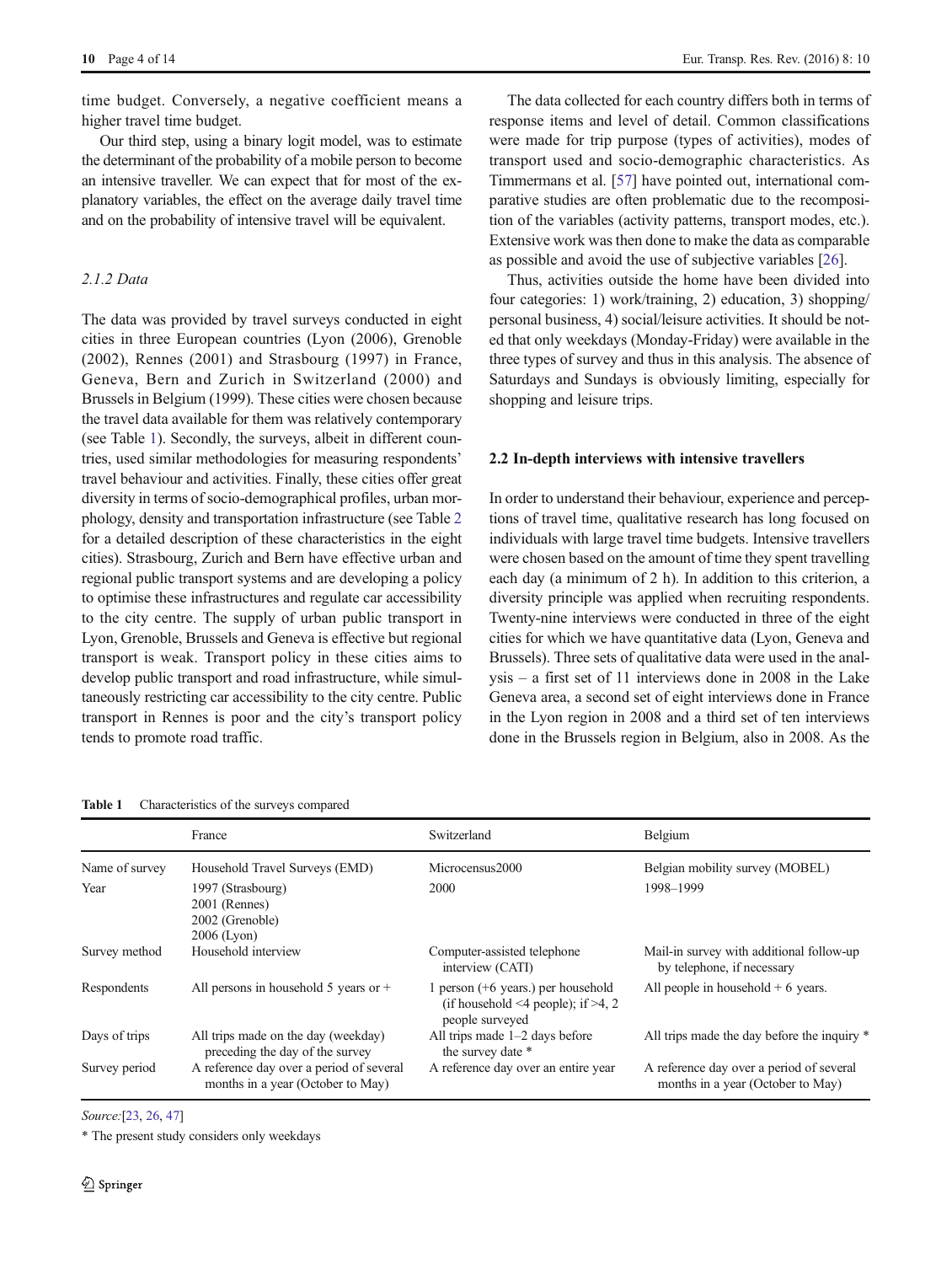| City            |                             | Area covered by survey $(km^2)$ Number of zones/municipalities | Average surface area $(km2)$ Population |                   | Sample size                         |
|-----------------|-----------------------------|----------------------------------------------------------------|-----------------------------------------|-------------------|-------------------------------------|
| <b>Brussels</b> | 557                         | 33                                                             | 16.9                                    | 1, 309, 478       | 982                                 |
| Grenoble        | 310                         | 36                                                             | 8.6                                     | 386, 886          | 4934                                |
| Lyon            | 490                         | 76                                                             | 6.4                                     | 1, 226, 052       | 9465                                |
| Rennes          | 609                         | 46                                                             | 13.2                                    | 358, 561          | 6900                                |
| Strasbourg      | 305                         | 32                                                             | 9.5                                     | 449, 036          | 3317                                |
| Bern            | 422                         | 36                                                             | 11.7                                    | 333, 334          | 1163                                |
| Geneva          | 228                         | 42                                                             | 5.4                                     | 410, 261          | 1688                                |
| Zurich          | 906                         | 99                                                             | 9.2                                     | 983, 937          | 1818                                |
| City            | Public transport system (1) | Parking limitation                                             | Cycling infrastructure                  |                   | Policy on car access to city centre |
| <b>Brussels</b> | $S+T+B$                     | Weak constraint                                                | Medium development                      | Favourable to car |                                     |
| Grenoble        | $T + B$                     | Weak constraint                                                | Medium development                      | Favourable to car |                                     |
| Lyon            | $S+T+B$                     | Weak constraint                                                | Low development                         | Incentive         |                                     |
| Rennes          | B                           | Weak constraint                                                | Low development                         | Incentive         |                                     |
| Strasbourg      | $\mathbf T$                 | Weak constraint except in city centre                          | High development                        | Restrictive       |                                     |
| Bern            | $T + B$                     | Strong constraint                                              | High development                        | Restrictive       |                                     |
| Geneva          | $S+T+B$                     | Weak constraint except in city centre Medium development       |                                         | Favourable to car |                                     |
| Zurich          | $S+T+B$                     | Strong constraint                                              | High development                        | Restrictive       |                                     |

<span id="page-4-0"></span>Table 2 Geographic and transport system indicators and sample size for the 8 cities

(1) Subway (S); Tramway (T); Buses (B)

interviews were conducted in French, we decided not to translate respondents' statements verbatim but to report the contents of their replies in the analysis in order to avoid distorting their statements.

The interviews were conducted based on a qualitative, comprehensive method using life story interviews [\[1,](#page-11-0) [5](#page-12-0), [12\]](#page-12-0). The qualitative method was chosen precisely for its comprehensive dimension [\[4](#page-12-0), [32\]](#page-12-0) because it seemed to be the best way to bring out the trade-offs that were important for respondents and influential in their decision-making. Although many studies mention teleporting, the preference for this hypothetical option was not tested during interviews [[9,](#page-12-0) [46](#page-12-0), [50](#page-12-0)]. We agree with O'Fallon and Wallis [\[46\]](#page-12-0) that travellers, especially intensive travellers, tend to answer this question with reference to their own travel constraints, in particular the location of their job and home.

From the standpoint of data collection, a number of sociospatial disparities exist between the three countries. Belgium and Switzerland are similar in several respects in which France differs. First, Switzerland and Belgium are comparable in size and small and thus conducive to travel. Residents of these countries are less inclined to move within their country than are the French (for example, when changing jobs, because travel distances are shorter and more feasible on a daily basis). Moreover, a language barrier divides both Switzerland and Belgium, which is another obstacle to residential relocation. Thus, Switzerland and Belgium are commuter countries. However, the sheer size of metropolitan France – which covers a greater area and has longer distances - is an obstacle to intensive travelling practices, although the development of high speed rail lines has done a great deal to provide a rapid connection between remote areas. Spatial constraints and geographical remoteness tend to encourage residential relocation rather than the commuting practices found in Switzerland and Belgium. In France, intensive travel practices are reflected in the travel practices of residents living on the periphery of major cities, as is the case in Lyon.

#### 3 Results

#### 3.1 Defining intensive travellers

The data collected in each of the cities in the study provide the duration of each trip made by the individuals in the samples. The daily travel time budget was then calculated as the sum of the duration of all trips made during the day. The average travel time budgets (for the mobile population) are relatively high (Table [3\)](#page-5-0). More specifically, the proportion of individuals whose travel time budget exceeds 100 min (or even 2 h) is not marginal (around 10–25 % of the mobile population).

Intensive travellers are defined in this study as individuals who travel more than 100 min per day. It is worth noting that the previous studies of such behaviour focus on commute distance [\[10,](#page-12-0) [39](#page-12-0)] and commute time [[40\]](#page-12-0), thus restricting their definition of extreme travel time to commuting. This paper analyses travel movements over the whole day. By including all the activities pursued in a day, travel time for constrained activities is balanced against travel time for discretionary activities. Extreme travel time is identified no longer in terms of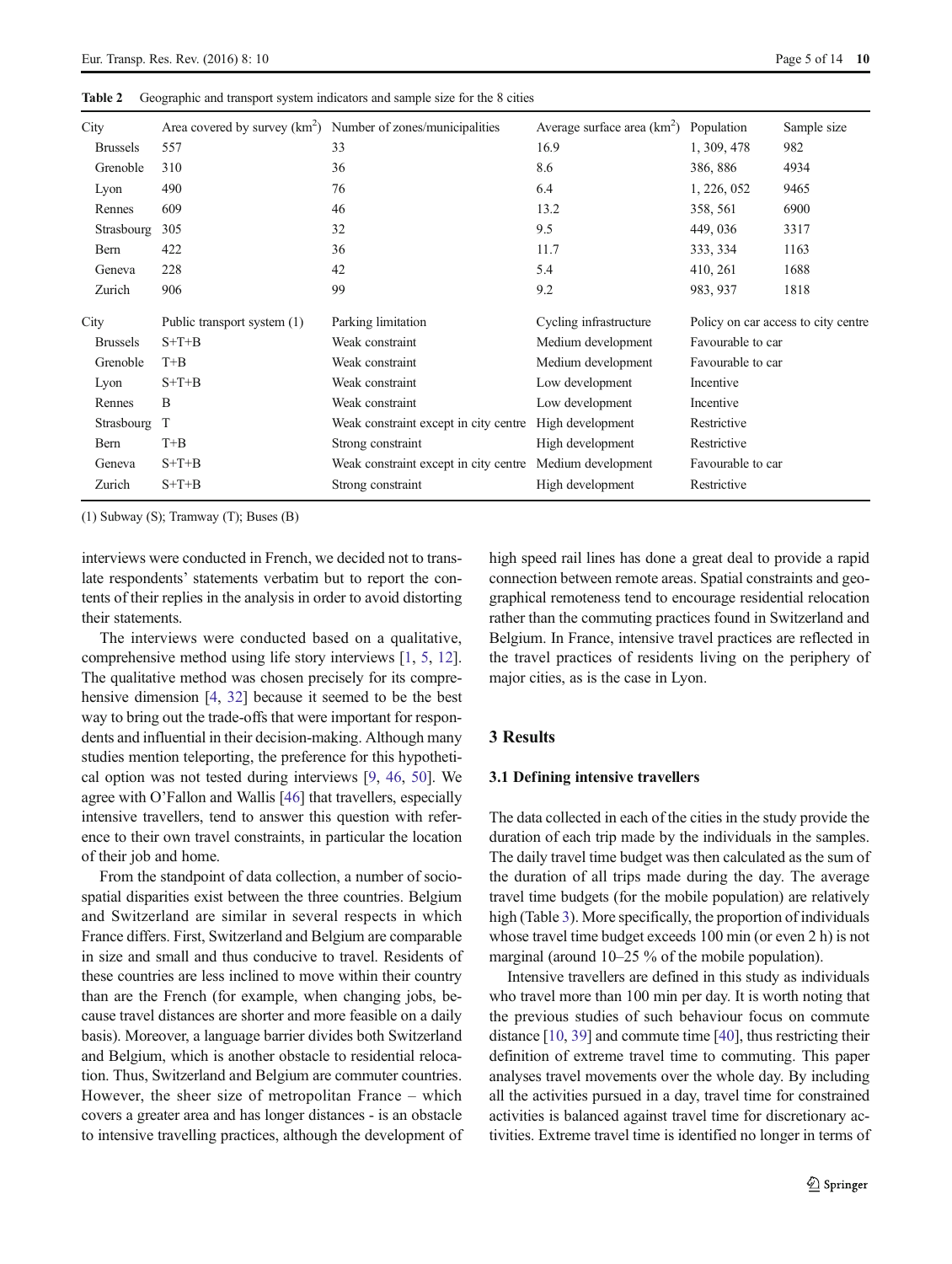<span id="page-5-0"></span>Table 3 Mean and median daily travel time budgets and number of daily trips made by the mobile population

| Cities          | Number of trips |                |      | Daily travel time budgets (min.) |        |      | Intensive travellers |                |
|-----------------|-----------------|----------------|------|----------------------------------|--------|------|----------------------|----------------|
|                 | Mean            | Median         | N    | Mean                             | Median | N    | $\% > 100$ min       | $\% > 120$ min |
| <b>Brussels</b> | 3.78            | 3              | 979  | 67.82                            | 55     | 979  | 19.86                | 11.85          |
| Grenoble        | 4.64            | $\overline{4}$ | 4291 | 70.30                            | 60     | 4291 | 20.23                | 11.77          |
| Lyon            | 3.87            | 4              | 9445 | 70.79                            | 60     | 9445 | 21.01                | 12.33          |
| Rennes          | 4.56            | 4              | 4818 | 65.23                            | 60     | 4818 | 15.09                | 8.43           |
| Strasbourg      | 5.66            | 5              | 1871 | 77.51                            | 70     | 1871 | 23.75                | 14.59          |
| Bern            | 3.84            | $\overline{4}$ | 1051 | 67.08                            | 58     | 1051 | 19.54                | 11.99          |
| Geneva          | 4.08            | $\overline{4}$ | 1639 | 70.66                            | 60     | 1639 | 22.58                | 13.67          |
| Zurich          | 3.76            | 4              | 1653 | 71.59                            | 61     | 1653 | 23.21                | 14.70          |
|                 |                 |                |      |                                  |        |      |                      |                |

mere distance travelled (which, at least in part, depends on access to high speed transportation systems) but in terms of the daily amount of time allocated to travel. Nevertheless, this focus on travel time includes long distance commuters de

facto. It is debatable at what point travel time budgets should be considered to be "high". Using a quantitative method to define this threshold, travellers were defined to be "intensive" based on the amount of time they spent travelling each day. Rather than engaging in a discussion about the choice of the appropriate quantile, survival analysis methods were chosen. Modelling the hazard rate identified the duration dependence of the process of allocating time to travel. As the graphs show (Fig. [2](#page-6-0)), the hazard rate is non-monotonic and decreases for all cities at around 100–120 min. This specific shape of the hazard indicates that there is a time threshold beyond which the hazard rate of individuals still engaged in the process (travel, in this case) decreases at each date. Thus, there is less and less chance of them interrupting their travel and, consequently, their resistance to long travel time is greater.

However, the survival rate indicates that the number of "survivors" exceeding this threshold is not insignificant;  $15–$ 25 % of travellers travel for more than 100 min and 10–15 % for more than 120 min (Table 3). The findings for the eight cities thus converge, providing a quantitative threshold with which to define intensive travellers as well as the recruitment criteria for respondents for the qualitative survey.

#### 3.2 The determinants of intensive travelling

Both the quantitative and the qualitative method of analysis confirmed the same determinants of intensive travelling. First, we quantified the effects on average travel time (through the hazard rate) and on the probability of being an intensive traveller of the determinants available in the travel surveys, insofar as this was possible. Second, our investigation of the determinants of travel behaviour was informed by the qualitative interviews we conducted, which highlight the role of a certain number of traits linked to the individual and the household. First, three types of determinants were identified, consistent with those found in the literature: the household's socio-economic characteristics; the individual's travel characteristics and activity patterns; and the day of the week.

In general, the results are consistent with those found in the literature on daily travel time (see [\[25,](#page-12-0) [42\]](#page-12-0)). Table [4](#page-7-0) shows the results of the estimation of the Cox and the logit models. Most of the estimated coefficients are significant. The signs of the coefficients are the same in the two estimations.

# i - Households' socio-economic characteristics

First of all, households'socio-economic characteristics influence daily travel times and can thus be considered to be a determinant of intensive travel (Table [4](#page-7-0)). Our estimation results show that on average men's hazard rate is 8.6 % lower than women's (Cox model:  $\beta$ =−0.089, hazard ratio =  $0.914$ , *p*-value < 0.001) and that they also have a higher probability of intensive travel (logit model:  $\beta = 0.3212$ , odds ratio = 1.379, p-value < 0.001). Individuals of working age (over 15 years) have longer travel times than older people (aged 65 years and over) and a higher probability of being intensive travellers, whereas younger people (aged between 5 and 14 years) have lower daily travel times. The dummy variables for the cities impact daily travel times and the probability of intensive travel in the same direction. All else being equal, the daily travel time and the probability of intensive travel are the lowest in Rennes, which is the city in our sample that most favours car travel, buses providing the only public transport. In increasing order of daily travel times, there follows: Strasbourg, Grenoble, Brussels, Lyon, Bern, Geneva and Zurich. Individuals' occupations also affect their daily travel time and their probability of intensive travel. Nonetheless, there are disparities between the countries (captured by the dummy variables that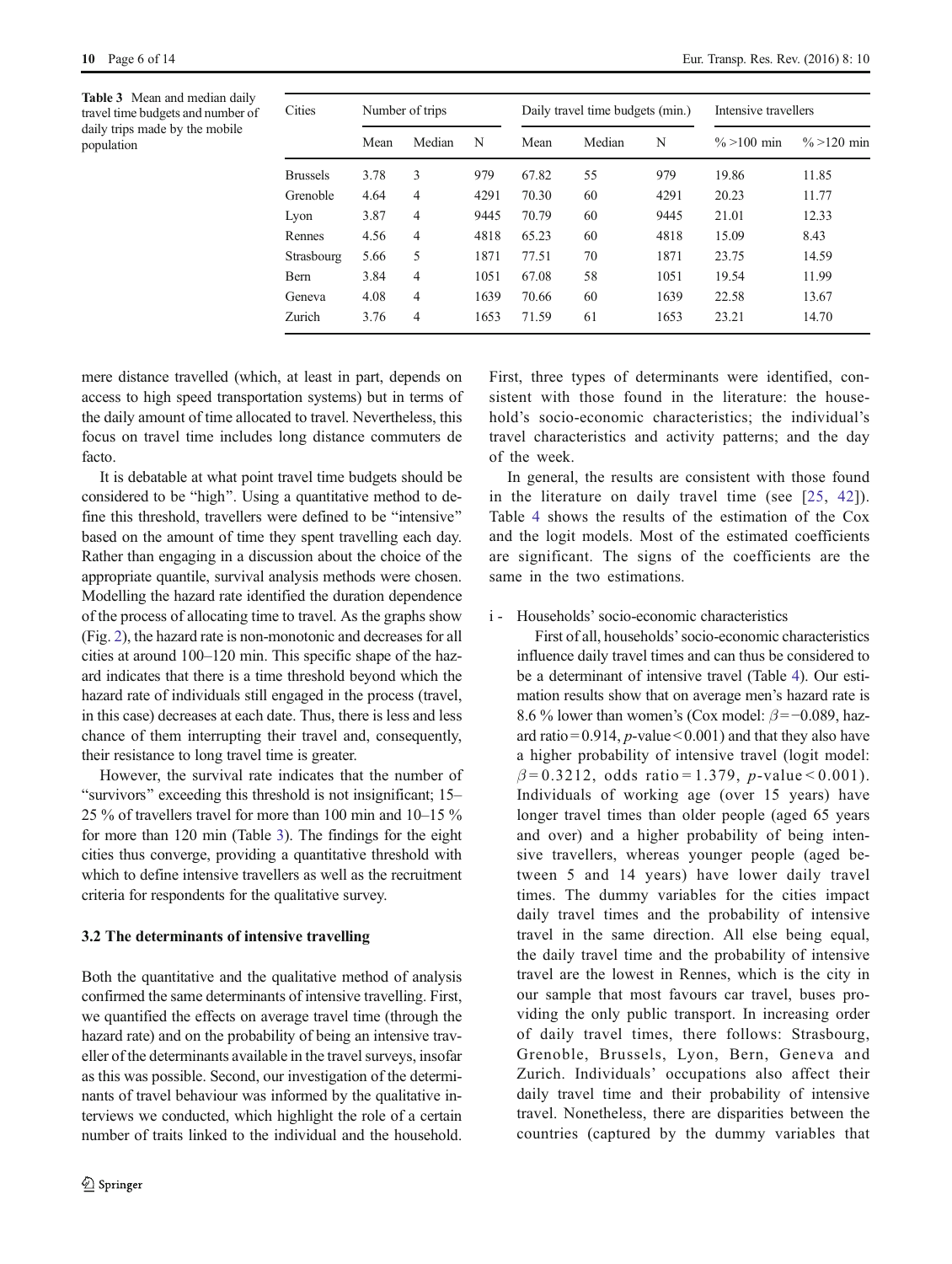<span id="page-6-0"></span>

Fig. 2 Estimated survival and hazard curves for each city (in red: estimated hazard curve; in black: estimated survival curve)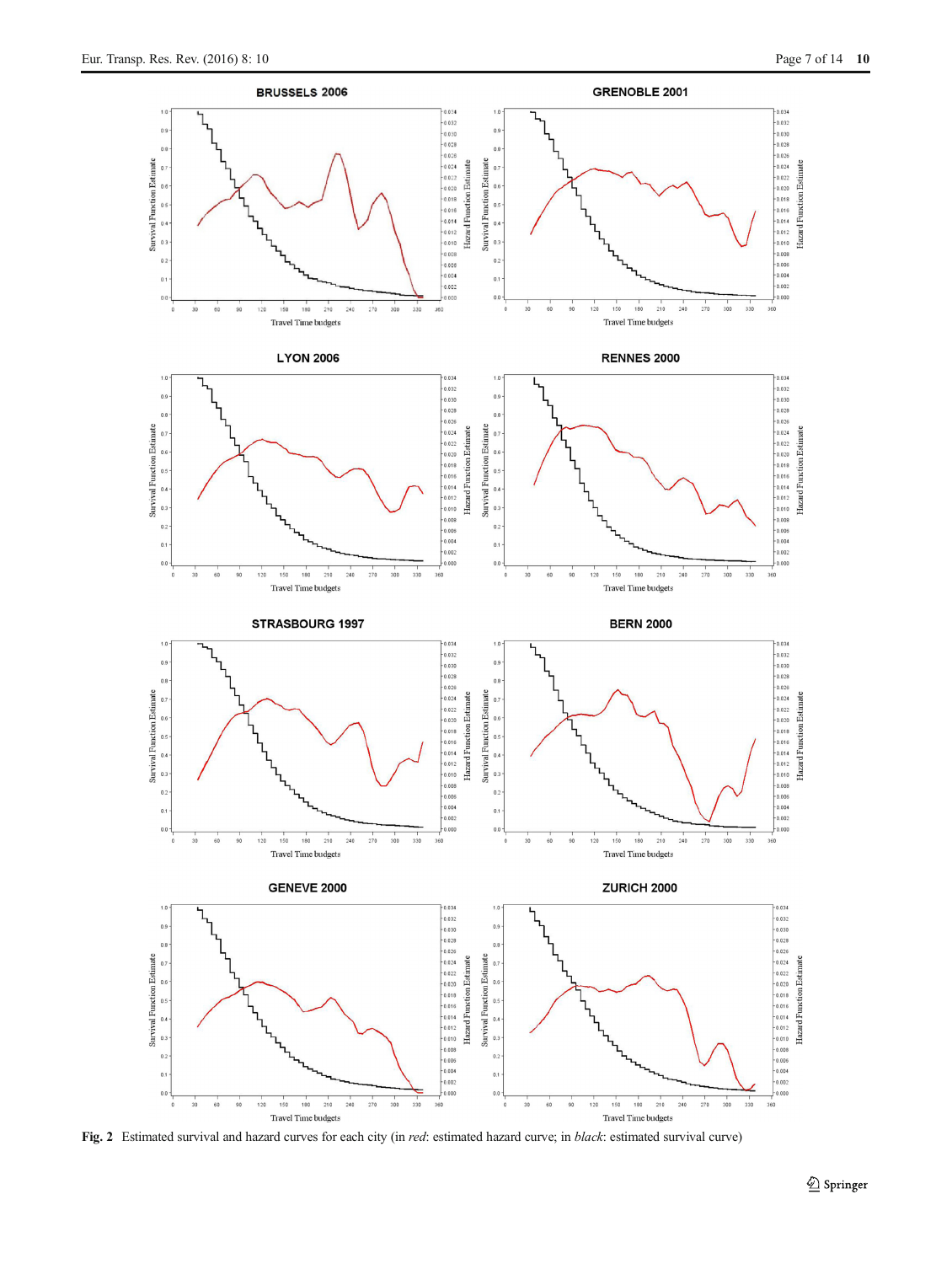# <span id="page-7-0"></span>Table 4 Results of the estimation of the semi-parametric Cox model and the LOGIT model

| Cox model                                                 |            |        |               |
|-----------------------------------------------------------|------------|--------|---------------|
| Variables                                                 | Parameters |        | Hazard ratios |
| Socio-demographic attributes                              |            |        |               |
| Gender (female = $ref.$ )                                 | $-0.0899$  | ***    | 0.914         |
| 14 years old and under                                    | 0.3709     | ***    | 1.449         |
| Between 15 and 25 years of age                            | $-0.3157$  | ***    | 0.729         |
| Between 25 and 55 years of age                            | $-0.1347$  | ***    | 0.874         |
| Between 55 and 65 years of age                            | $-0.1253$  | ***    | 0.882         |
| 65 years of age and over                                  | ref.       |        |               |
| Employed in Belgium                                       | $-0.1892$  | ***    | 0.828         |
| Employed in France                                        | 0.0689     | ***    | 0.933         |
| Employed in Switzerland                                   | 0.2667     | ***    | 1.306         |
| Unemployed                                                | ref.       |        |               |
| Presence of children under 12 years of age $(1/0 = ref.)$ | 0.1228     | ***    | 1.131         |
| Couple $(1/0 = ref.)$                                     | $-0.0185$  |        | 0.982         |
| Car owners $(1/0 = ref.$ )                                | 0.0837     | ***    | 1.087         |
| Spatial indicators                                        |            |        |               |
| <b>Brussels</b>                                           | 0.4077     | ***    | 1.503         |
| Grenoble                                                  | 0.4393     | ***    | 1.552         |
| Rennes                                                    | 0.5474     | ***    | 1.729         |
| Strasbourg                                                | 0.4540     | ***    | 1.575         |
| Lyon                                                      | 0.2518     | ***    | 1.286         |
| Geneva                                                    | 0.1040     | ***    | 1.110         |
| Bern                                                      | 0.1415     | ***    | 1.152         |
| Zurich                                                    | ref.       |        |               |
| Mobility and activity indicators                          |            |        |               |
| Number of daily trips                                     | $-0.1541$  | ***    | 0.857         |
| Daily duration of activity:                               |            |        |               |
| Work                                                      | $-0.0004$  | ***    | 1.000         |
| School/training                                           | $-0.0001$  | $\ast$ | 1.000         |
| Shopping/Personal business                                | $-0.0096$  | ***    | 0.999         |
| Leisure activities                                        | $-0.0015$  | ***    | 0.999         |
| Monday                                                    | 0.0752     | ***    | 1.078         |
| Tuesday                                                   | 0.0556     | ***    | 1.057         |
| Wednesday                                                 | 0.0197     |        | 1.020         |
| Thursday                                                  | 0.0414     | **     | 1.042         |
| Friday                                                    | ref.       |        |               |
| Logit model                                               |            |        |               |
| Variables                                                 | Parameters |        | Odd ratios    |
| Socio-demographic attributes                              |            |        |               |
| Gender (female = $ref.$ )                                 | 0.3212     | ***    | 1.379         |
| 14 years of age and under                                 | $-0.7586$  | ***    | 0.468         |
| Between 15 and 25 years of age                            | 0.5843     | ***    | 1.794         |
| Between 25 and 55 years of age                            | 0.2799     | ***    | 1.323         |
| Between 55 and 65 years of age.                           | 0.2592     | ***    | 1.296         |
| $65 \leq Age$                                             | ref.       |        |               |
| Employed in Belgium                                       | 0.2546     |        | 1.290         |
| Employed in France                                        | 0.1818     | ***    | 1.199         |
| Employed in Switzerland                                   | $-0.6764$  | ***    | 0.508         |
| Unemployed                                                | ref.       |        |               |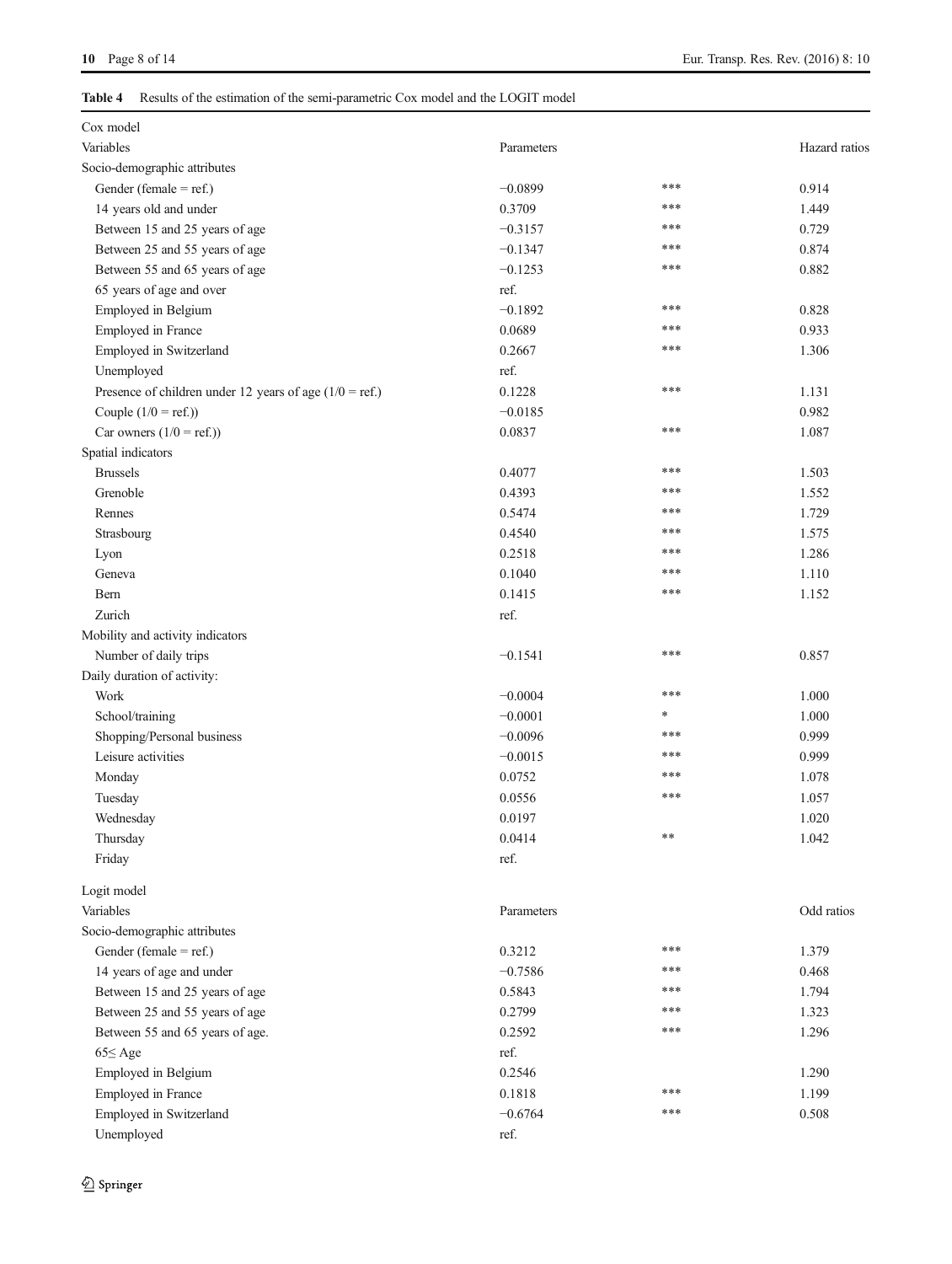| Table 4 (continued)                                       |           |      |       |
|-----------------------------------------------------------|-----------|------|-------|
| Presence of children under 12 years of age $(1/0 = ref.)$ | $-0.3086$ | ***  | 0.734 |
| Couple $(1/0 = ref.$ )                                    | $-0.0167$ |      | 0.983 |
| Car owners $(1/0 = ref.$ )                                | $-0.2422$ | ***  | 0.785 |
| Spatial indicators                                        |           |      |       |
| <b>Brussels</b>                                           | $-0.8371$ | ***  | 0.433 |
| Grenoble                                                  | $-1.1047$ | ***  | 0.331 |
| Rennes                                                    | $-1.4236$ | ***  | 0.241 |
| Strasbourg                                                | $-1.1204$ | ***  | 0.326 |
| Lyon                                                      | $-0.6450$ | ***  | 0.525 |
| Geneva                                                    | $-0.2284$ | **   | 0.796 |
| Bern                                                      | $-0.2879$ | $**$ | 0.750 |
| Zurich                                                    | ref.      |      |       |
| Mobility and activity indicators                          |           |      |       |
| Number of daily trips                                     | 0.2939    | ***  | 1.342 |
| Daily duration of activity:                               |           |      |       |
| Work                                                      | $-0.0001$ |      | 1.000 |
| School/training                                           | $-0.0002$ |      | 1.000 |
| Shopping/personal business                                | 0.0011    | ***  | 1.001 |
| Leisure activities                                        | 0.0021    | ***  | 1.002 |
| Monday                                                    | $-0.2283$ | ***  | 0.796 |
| Tuesday                                                   | $-0.1213$ | *    | 0.886 |
| Wednesday                                                 | $-0.1089$ | $*$  | 0.897 |
| Thursday                                                  | $-0.1536$ | $**$ | 0.858 |
| Friday                                                    | ref.      |      |       |
| Intercept                                                 | $-2.7392$ | ***  |       |
|                                                           |           |      |       |

 $N= 25747$ , *p*-value: \*\*\* <0.01; \*\* <0.05; \* <0.1

combine country and occupation<sup>2</sup>). Workers in Belgium have longer daily travel times than French workers, while Swiss workers have shorter daily travel times than French workers. Conversely, the presence of children under the age of 12 in a household tends to reduce the daily travel time and the probability of intensive travel. Similarly, carowning households tend to have shorter daily travel times and a lower probability of intensive travel.

ii - Trip characteristics, activity patterns and day of the week The characteristics of individuals' trips and activity schedules also determine intensive travelling, as a greater number of trips increase the daily travel times and the probability of intensive travel.

The qualitative and quantitative results are consistent in showing differences in daily travel time budgets according to the day of the week, resulting in a degree of regularity and a weekly cycle (commonly inferred from cross-sectional data). The qualitative survey, however, provides insight into this question. This regularity indicates increasing travel time budgets during the week and

increasing probability of extreme travel. Travel times are lower at the beginning of the week than on Wednesday and Friday, which can be explained by the fact that intensive travellers are more likely to engage in leisure activities at the end of the week so as to limit fatigue. Yoann, for instance, prefers to go out with his friends on Thursday night, because after Thursday there is only one working day left in the week. He avoids going out on Tuesdays or Wednesdays because, if he did, he would be likely to be tired for the rest of the week.

The duration of activities outside the home (work, job training, school, leisure activities, shopping and personal business) significantly increases daily travel times. Nevertheless, the probability of intense travel seems to be significantly and positively correlated only with the duration of leisure, shopping and personal business activities, indicating that intense travel may be the result of a specific activity pattern and duration. This result therefore indicates that, in certain cases, longer periods of travel time may be chosen. For methodological reasons (sample size and lack of statistical representativeness), it is difficult to take these dimensions into account in the qualitative survey.

Many people's daily travel time budgets increase once or twice a week due to activities outside the workplace. In most cases, these activities are pre-planned and regular (on a given day). John's daily travel time increases by roughly 20 min twice a week because of football practice. In addition to a 50-min train ride, Thomas also

<sup>&</sup>lt;sup>2</sup> The databases do not allow for the creation of more refined transverse classes. Thus all occupations (executives, employees, labourers, etc.) must be treated as a single category, resulting in the assumption of the homogeneity of travel practices between cities from the same country. On the contrary, unemployed persons are in heterogeneous situations in and between cities and countries. Therefore we take the unemployed status as reference. Here again, qualitative analysis would provide more detailed information and new perspectives.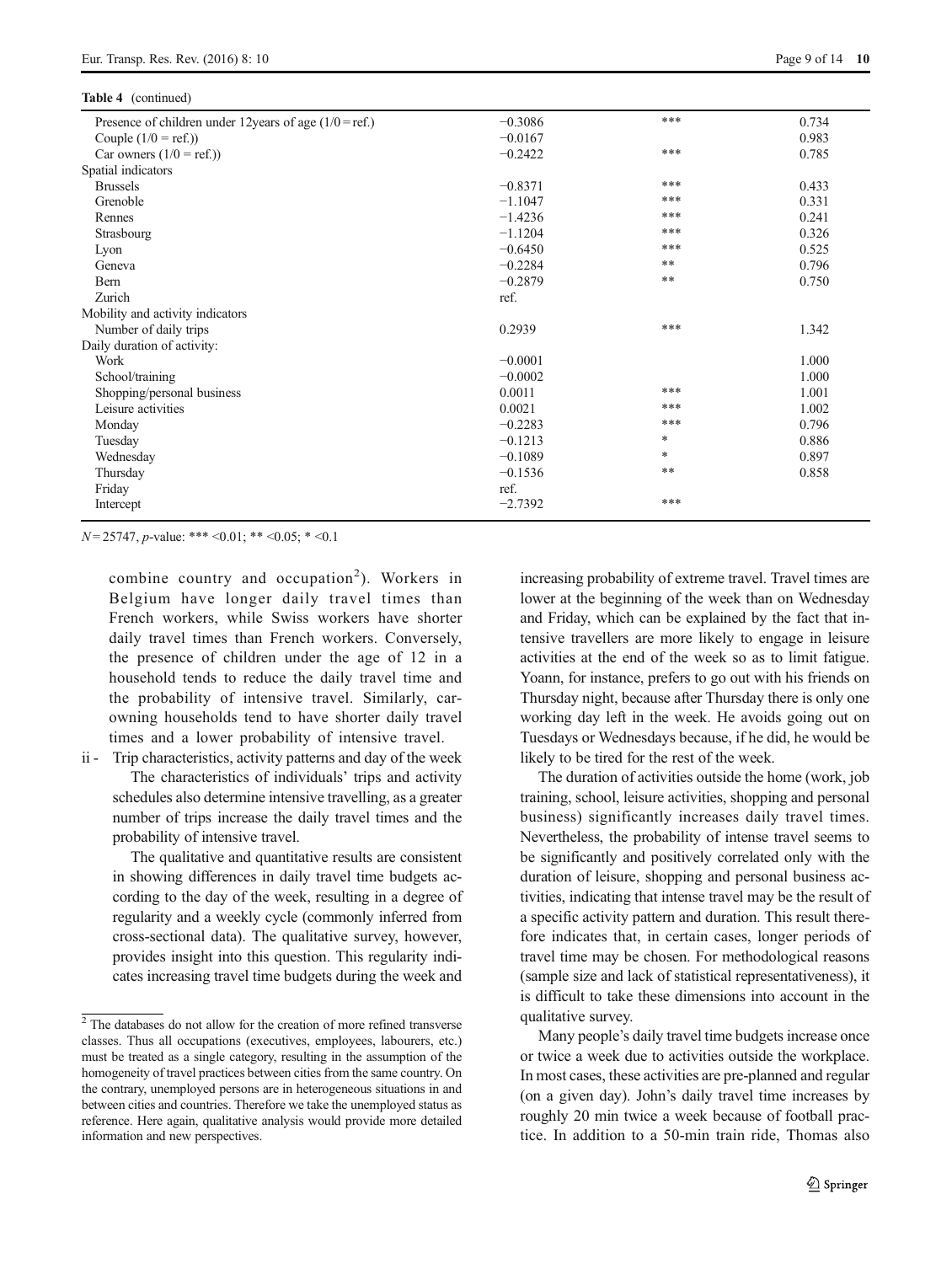drives 40–50 min once a week to attend rehearsals of his music group. Anne's daily journey also increases by 10 min twice a week when she goes to pick up her dry cleaning.

The idea of the opportunity cost of travel time was also perceptible in the interviews. Intensive travellers' free time for other activities is clearly limited. This increased constraint in turn causes them to modify certain aspects of their trips. The first effect relates to the difficulty of going home before doing other occasional activities. These additional trips are therefore combined with routine trips and, consequently, potentially change the selected mode of transportation. For instance, rather than take the train to work as she normally does, Rachel takes her car on those days when she has planned leisure activities in Lausanne after work.

The interviews also show that the organization of these additional trips has repercussions on the organization of the other days. John and Thomas leave work early on days when they have their musical and sporting activities and must, therefore, make up these hours by working later on the other days of the week. In this way, secondary activities can influence daily travel time budgets for the entire week. Such daily variations in travel time budgets have been observed in numerous quantitative studies. Another aspect of this link between secondary activities and travel time is the postponing of leisure activities and home management to the weekend. In the case of home management, it is also interesting to note that shopping and household chores can also be transferred to another member of the household or another party. For example, it is Emilie's husband, also an intensive traveller, who does the family grocery shopping on Friday, as he only works 4 days a week. They have also chosen to hire a cleaning woman to unburden themselves of this task. Therefore, activity time management during the week cannot be analysed solely from an individual perspective, as intensive travelling affects the activity schedules of all the members of the household.

Thus, several determinants of intensive travelling can be identified in the qualitative interviews and are statistically verifiable via the quantitative data. The two methods are consequently complementary in identifying and fleshing out the factors that explain high travel time budgets.

# 3.3 Making use of travel time as a rationale for intensive travelling

The interviews shed light on some of the aspects of intensive travelling that do not appear in travel surveys and/or which are more difficult to grasp quantitatively. In view of the respondents' social histories, the life story interviews indeed show that intensive travelling falls somewhere between life choices (most notably family and residential) and career choice [[54](#page-13-0)]. Residential and social anchorage, the pursuit of a career into which the individual puts a great deal or about which he or she is enthusiastic or the desire to climb the career ladder are determinants of intensive travelling, be it short- or long-term. Jean-Pierre, for instance, chooses to continue his intensive travelling so that he can keep on doing the research work about which he is so passionate. In such situations, intensive daily travelling seems to be an adjustment variable between the individual's personal and professional lives.

Furthermore, travel time - using it, making it useful and how it is perceived - is one of the reasons for choosing to travel intensively. Indeed, travel time is not spent just moving from A to B, different activities can be performed during this time that imbue it with meaning (productivity, relaxation, transition, sociability, avoidance or excitement) [\[16](#page-12-0)]. Whatever the activity or meaning behind it, activities themselves say nothing about intensive travellers' perception of travel time, as activities alone are not enough to turn travel time into quality time. As Russell [[52\]](#page-13-0) has pointed out, activities that involve "doing nothing", such as gazing ahead or out the window, may be greatly valued. Activities and inactivity both have meaning for passengers and give a value to travel time. Experienced time [\[61](#page-13-0)] could differ from real time. The distortion between experienced and real time creates various perceptions of travel time on a scale whose extremes are the perception of "time to kill" and time to enjoy. Between these two extremes, a median perception of travel time is to optimise it.

- 1) Firstly, for some intensive travellers, travel time is simply time to kill. In this case, experienced time is worse and longer than real time leading to a very negative perception of travel time. They consider that this time is wasted and useless, consequently engaging in activities simply to make the time pass more quickly. While these activities in some ways help to make up for a lack of free time, these travellers nonetheless feel they could do more activities and do them more effectively if they did not do them during their trips. Some travellers, for example, say they have trouble working on the train because of the people around them and the noise. Others are too tired to work on their way home and can only do so effectively in the morning. Finally, drivers cannot fully take advantage of their travel time because of the need to concentrate on the driving task, especially on highways.
- 2) Next, some intensive travellers optimise their travel time by doing activities during their trip that could be done elsewhere, at another time. Activity optimisation is consistent with some other studies on travel time use conducted on all types of travellers [\[46,](#page-12-0) [52](#page-13-0)] but it is particularly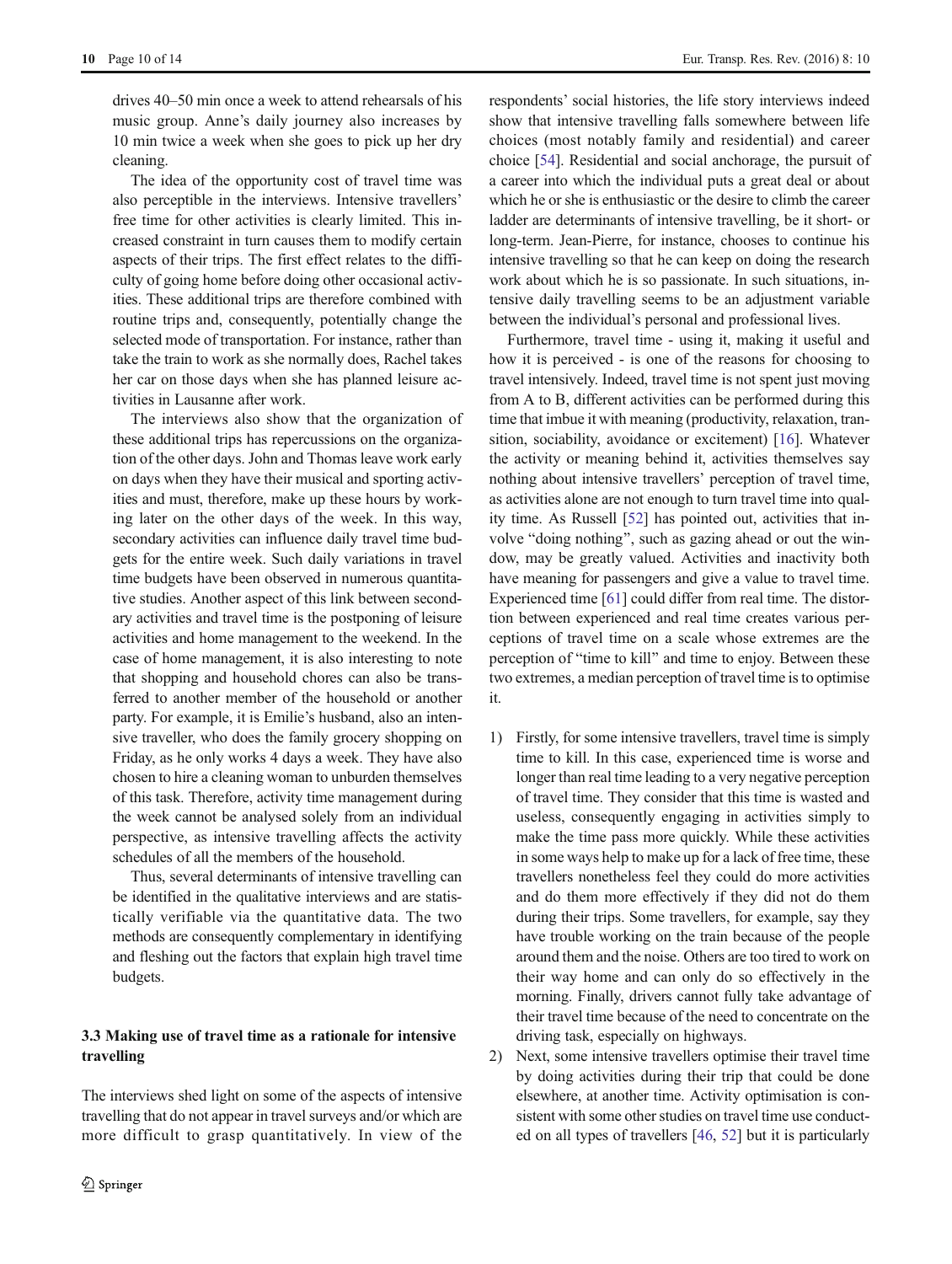relevant to intensive travellers who have busy schedules. Intensive travellers very often use their travel time as an extension of work time [\[16](#page-12-0), [41\]](#page-12-0). This optimisation of travel time is only possible, however, for intensive travellers whose jobs are mobile. Other types of activities can also be done on the train in order to streamline the daily routine. Some travellers use this time to eat, especially in the morning. Others use it to sleep, thus in part compensating for the lack of sleep that results from long travel times. Finally, some use this time to finish getting ready for work, especially for putting on makeup.

3) A third and extremely positive way of perceiving travel time is to see it as additional time or time to enjoy. In this case, the activities done during the trip are activities the traveller would not have time to do otherwise and that are made possible by the very existence of a time set aside expressly for them. These activities can be personal or professional. Marie and Franck take time to read during their journey on public transport, claiming they would not have time to do so otherwise. In such cases, intensive travellers see their travel time as a personal opportunity – valuable, enjoyable, time – not the worst time of the day at all [[24,](#page-12-0) [28](#page-12-0), [29](#page-12-0)]. The results of some other studies concur with this: the increasing use of mobile communication tools helps to make trips more pleasant for travellers [[38\]](#page-12-0). In addition, commuters in New Zealand would be likely to increase their daily commute time if they could have the pleasure of walking or cycling during their trips [[49\]](#page-12-0). Commuters' experience of time seems to be compressed through the usefulness and pleasure of travelling.

Travellers' perception of travel time can affect their decision to become an intensive traveller, or at least to continue to be one, as well as their modal choices. Thus, when intensive travelling is experienced as a waste of time, individuals implement strategies to stop the practice (changing jobs, moving or travelling to their place of work once a week). In our survey, Yoann, who travels between Grenoble and Lyon (more than 100 km), was about to change jobs when we met him, so as to end the long car journeys that he saw as a waste of time. The perceived quality of travel time also depends on the mode of transportation used and can therefore influence the modal choice of intensive travellers.<sup>3</sup> Thus, some travellers choose to spend more time travelling to be able to take full advantage of their travel time, using public transportation most notably. This trend is reinforced by certain beliefs and environmental values. Patrick, out of concern for the environment, takes the bus instead of driving to the station, where he then takes a local train to work. In this way, transportation supply is

undoubtedly one of the factors that affects the decision to travel intensively.

## 4 Discussion

Quantitative data from eight European cities has enabled us to propose a definition of intensive travel and measure its extent. Using quantitative analysis, we determined the time threshold above which travel is deemed to be intensive. Starting with a daily travel time budget of 100–120 min, individuals have a decreasing hazard rate. In other words, above and beyond 120 min, intensive travellers are more likely to travel for even longer than other people and this trend remains strong and decreases at a slower rate than for other travellers. The quantitative definition of this threshold served as a recruitment criterion for our interviews. The determinants of intensive travelling then emerged from a cross analysis of the two methods. Firstly, individuals' socio-economic characteristics influence intensive travelling, which is more common among men and employed persons and rarer among individuals with children. Secondly, the number of trips and the duration of activities outside the home also tend to increase daily travel times. Specifically, the duration of activities (leisure, shopping and/or personal business) tends to increase the probability of being an intensive traveller. Thirdly, activities done during the week on a regular basis also increase daily travel time budgets and create regular weekly cycles. Finally, the qualitative method has opened up discussion on how travel time is experienced in order to help explain intensive travelling. The hypothesis stemming from this qualitative data is that a positive perception of daily travel time encourages intensive travelling practices.

Despite the diversity in characteristics of the studied cities (in terms of urban morphology, density, transport system, etc.), we find regularities in the level of daily travel time and the indicators of intense travel. This result casts doubt on the impact of urban morphology on travel behaviour. Approximately 20 % of the mobile population spent more than 100 min a day travelling in each of the cities in our sample.

Common to all the cities and consistent with the results found in the literature, the interviews demonstrate that the determinants identified here are meaningful within the context of individuals' practices. Conversely, the hypotheses we have made based on the results of the interviews have been quantitatively confirmed using statistical data. The mixed method we propose has, therefore, led to the successful crossvalidation of the results by triangulation and complementarity for a single subject: intensive travellers [\[8,](#page-12-0) [58\]](#page-13-0).

Our results challenge the findings of studies that claim that time spent travelling is considered to be the worst time of the day. Considering travel time as the worst time of the day

 $3$  The role of the basic function of travel on modal choices and the likelihood of a modal shift was most notably highlighted by Diana [\[14](#page-12-0)].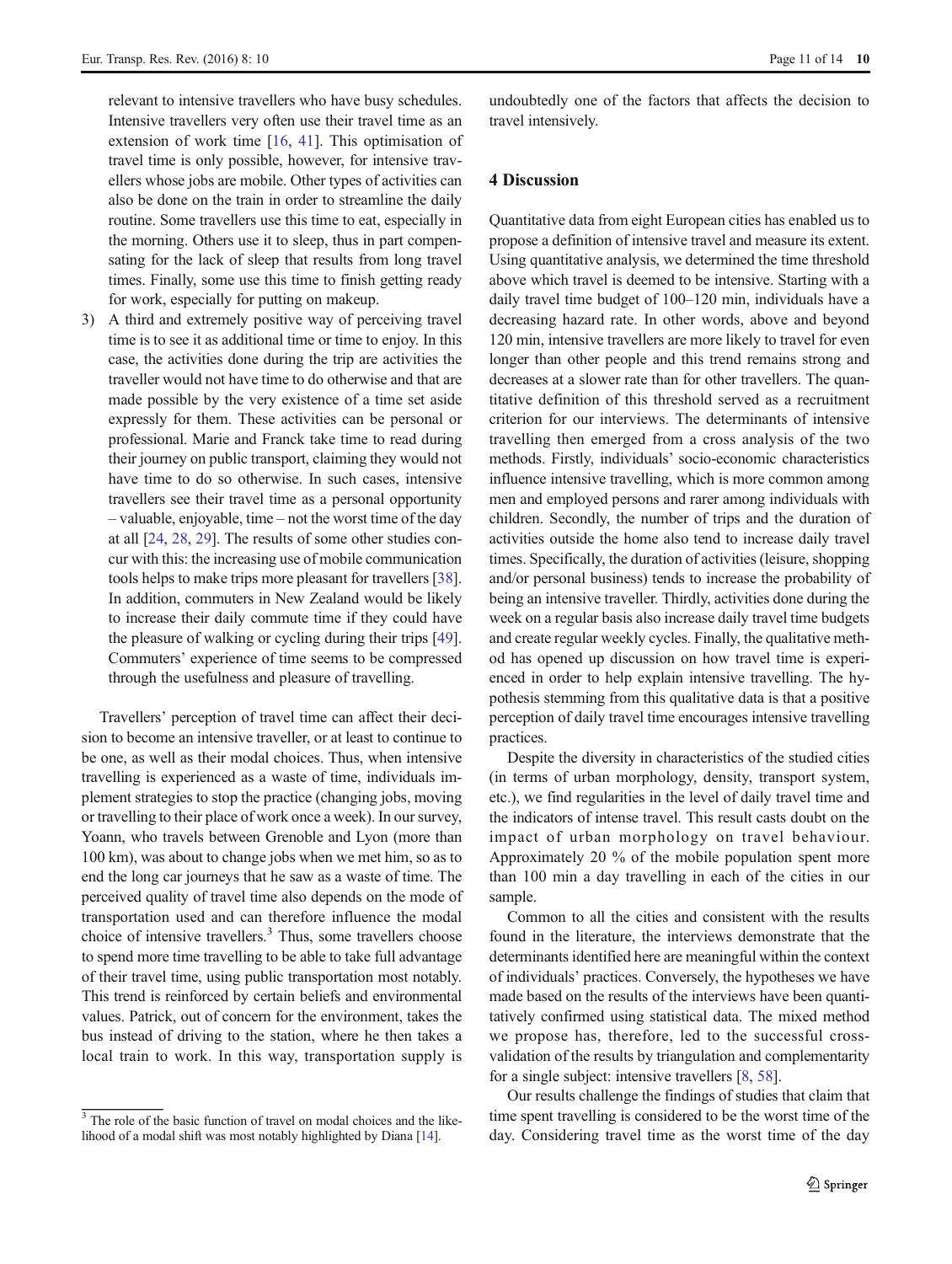<span id="page-11-0"></span>implies that individuals only endure it. This is a very normative vision of travel time because it is possible to carry out many activities during a journey and also because travel time is not perceived in this negative way by intensive travellers.

The qualitative interviews especially show that this time can be useful, as individuals can then optimise their time and carry out some of the activities in their daily routine. What is more, this time has an intrinsic value of its own, as it gives other individuals the opportunity to carry out additional activities they would not be able to do otherwise. Returning to Mokhtarian and Salomon's [[43](#page-12-0)] hypothesis, the value of travel time can come from three sources: the value of activities performed at the destination, the intrinsic value of the trip and the value of activities done during the trip.

Studies of long-distance commuters – one particular type of intensive traveller – highlight their ability to use travel spaces for a variety of activities. Commuters between Rouen and Paris and between Tours and Paris in turn transform trains into bedrooms (when they rest or sleep), living rooms (when they listen to music or watch films), kitchens (when they eat) and bathrooms (when they put on makeup) [2, [41](#page-12-0)]. Means of transportation become mobile, moveable workspaces. For commuters, trains are productive spaces where they can work during their trip, in large part thanks to laptop computers [[41\]](#page-12-0). Individuals who travel mainly by car can also turn their automobiles into mobile offices by calling clients, colleagues or secretaries, reading e-mails or printed documents and finalizing visits during their commute [\[33\]](#page-12-0). Thus, travel time can be put to various kinds of use (productive use, relaxing, or social activities), or simply be enjoyed for its intrinsically emotional and recreational dimensions, regardless of the mode used [[16\]](#page-12-0).

Activities that are undertaken during trips can also have an intrinsic value depending on the perceived quality of this travel time. Among intensive travellers, those who choose long trips and use their time constructively challenge the idea that travel time is merely tolerated. This type of behaviour raises issues for transport policy. Our results suggest that intensive travel behaviour is, at least partly, explained by the perception of travel time and its cost. Transport policy needs to adopt a more subjective notion than simple monetary cost. On the one hand, policies aiming to impact modal choice need to consider comfort when analysing competition between modes. On the other hand, comfort affects the choice of residential location and of the travel destinations but does not seem to reduce time and distance travelled.

The motivation for enduring a constraint of this type may be the outcome of social factors such as transportation inequalities and factors linked to income, gender and location. In addition, a number of political issues are related to travel behaviour and therefore, to some extent, on time management. For example, the expansion of the range of personal travel brought about by automobile access and the development of rail corridors around major cities is responsible for urban

sprawl and peri-urbanization. Behaviour as regards time management adds new explanations for these phenomena in addition to classical factors such as access to greater speed and pressure from the housing market etc.

Our results provide additional information about the behaviour of intensive travellers in particular and travel behaviour in general. The results of the qualitative interviews suggest that a positive perception of travel time as worthwhile and enjoyable time influences the decision to travel intensively and, above all, contributes to its long-term acceptance. These statements seem to be consistent with other studies on the topic conducted in New Zealand and the UK [[36,](#page-12-0) [46](#page-12-0), [52](#page-13-0)], showing that the increasing use of mobile technologies may favour a perception of travel time as being more worthwhile [\[36\]](#page-12-0).

Longitudinal data collected in Switzerland, France and Belgium that goes beyond life interviews to look at practices and perceptions at several points during an individuals' life trajectory might support this hypothesis. Gathering information on these dimensions of travel time would provide an opportunity to confirm both the results of the interviews quantitatively and the importance of the impact of the perception of travel time on travel behaviour. Methodologically, this means not only considering the activities done during travel but also how they are perceived. From a theoretical standpoint, answering such questions means rethinking the very question of the value of trips: must they be productive in order to have a positive value? Does travel time only have value in the economic sense of the term?

Acknowledgments We would like to thank Predit and the ANR for funding these research projects. We would also like to thank Karl Littlejohn as well as our three project partners, LET in Lyon, LaSUR in Lausanne and GRT in Namur. Also thanks to two anonymous referees for their very useful suggestions.

Open Access This article is distributed under the terms of the Creative Commons Attribution 4.0 International License (http:// creativecommons.org/licenses/by/4.0/), which permits unrestricted use, distribution, and reproduction in any medium, provided you give appropriate credit to the original author(s) and the source, provide a link to the Creative Commons license, and indicate if changes were made.

#### References

- 1. Atkinson R (2002) The life story interview. In: Gubrium JF, Holstein JA (eds) Handbook of interview research: context and method. Sage, Thousand Oaks, pp 121–140
- 2. Beauvais Consultants (2007) Recherche sur le développement de la grande vitesse et de la birésidentialité, rentrer chez soi chaque soir ou une fois par semaine? PREDIT research report, GO n°1 « Mobilité, territoires et développement durable », Université François Rabelais SPVE / ETIcS
- 3. Beckmann MJ, Golob TF (1972) A critique of entropy and gravity in travel forecasting. In: Newell GF (ed) Traffic flow and transportation. American Elsevier, New York, pp 109–117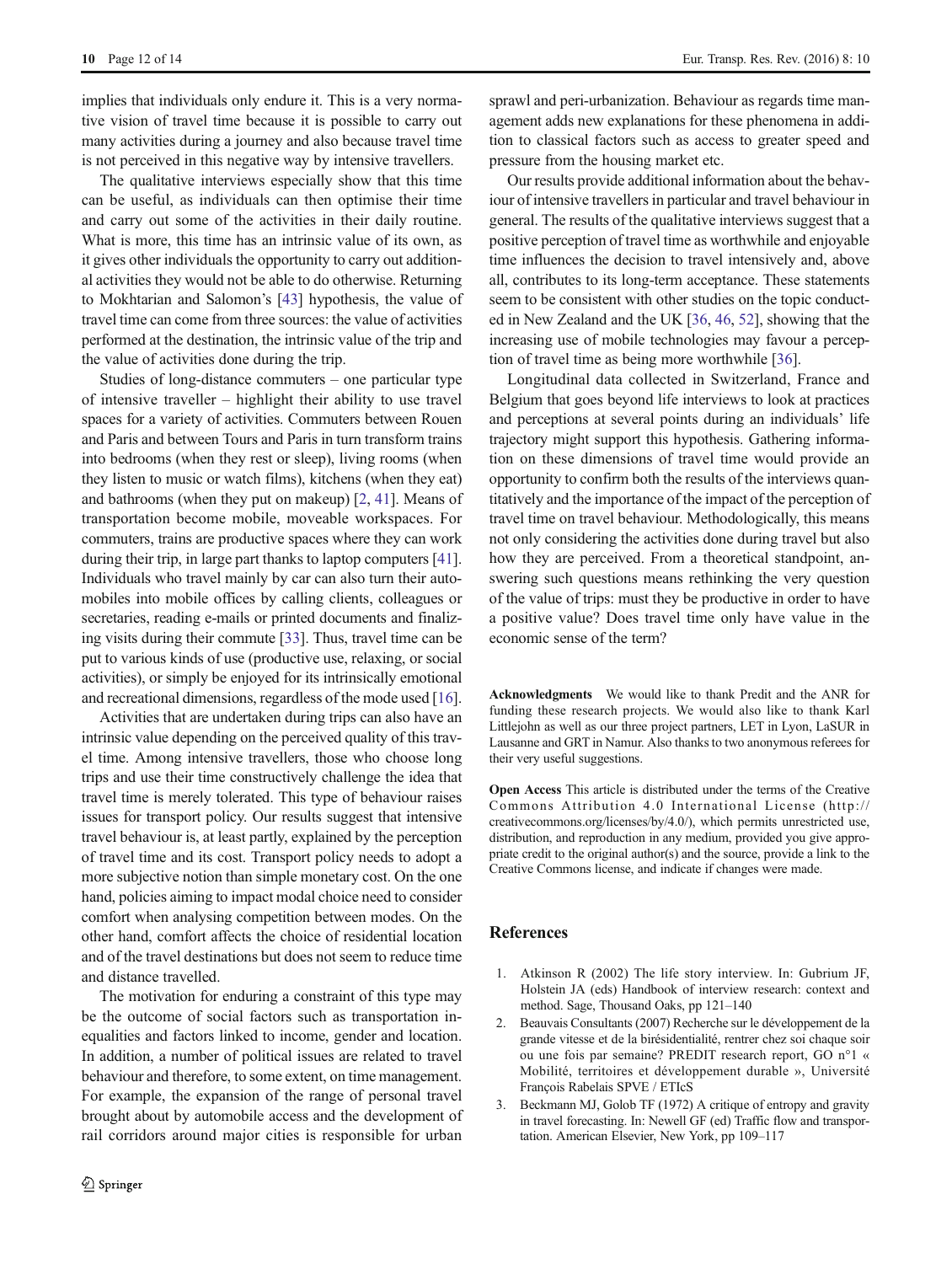- <span id="page-12-0"></span>4. Berg B (2003) Qualitative research methods for the social sciences. Lavoisier
- 5. Bertaux D (2005) Les récits de vie. Paris, Armand Colin, 2ème édition
- 6. Bhat CR, Guo JY, Srinivasan S, Sivakumar A (2004) Comprehensive econometric microsimulator for daily activitytravel patterns. Transp Res Rec 1894:57–66
- 7. Bhat CR, Misra R (1999) Discretionary activity time allocation of individuals between in-home and out-of-home and between weekdays and weekends. Transportation 26(2):193–209
- 8. Bryman A (2004) Social research methods, 2nd edn. Oxford University Press, Oxford
- 9. Calvert T, Avineri E (2011) Who wants to commute more and why? Exploring the positive utility of the commute. PROJECT: J Dep Plann Archit 3:68–69
- 10. Champion TM, Coombes B (2008) Migration and longer distance commuting in rural England. Reg Stud 42:1–15
- 11. Chen C, Mokhtarian PL (2006) Tradeoffs between time allocations to maintenance activities/travel and discretionary activities/travel. Transportation 33(3):223–240
- 12. Coninck F, Godard F (1990) L'approche biographique à l'épreuve de l'interprétation, Les formes temporelles de la causalité. Revue française de sociologie, XXXI-1, janvier-mars 23–55
- 13. Department for Transport (2010) Transport trends: 2009 edition. Transport Statistics: DfT, London 178
- 14. Diana M (2006) Utilité primaire des déplacements et multimodalité: conception et réalisation d'un outil d'enquête novateur. RTS Rech Transp Sécur 93:1–16
- 15. Dijst M, Vidakovic V (2000) Travel time ratio: the key factor for spatial reach. Transportation 27(2):179–199
- 16. Flamm M (2004) La mobilité quotidienne dans la perspective de la conduite de vie. In: Montulet B, Kaufmann V (eds) Mobilités, fluidités… libertés ? Publication des Facultés Universitaires St-Louis, Bruxelles, pp 71–94
- 17. Golob TF, Mcnally MG (1997) A model of activity participation and travel interactions between household heads. Transp Res B 31(3):177–194
- 18. Goulias KG, Brög W, Erl E (1998) Perceptions in mode choice using the situational approach: a trip by trip multivariate analysis for public transportation. The 77th Annual Meeting of Transportation Research Board, Washington, 11–15 January, 21
- 19. Gustafson P (2012) Travel time and working time: what business travellers do when they travel, and why? Time Soc 21(2):203–222
- 20. Hamed M, Mannering F (1993) Modelling travellers post-work activity involvement : toward a new methodology. Transp Sci 27(4):381–394
- 21. Hesse-Biber SN (2010) Mixed methods research: merging theory with practice. Guilford 242
- 22. Hubert JP (2009) Dans les grandes agglomérations, la mobilité quotidienne des habitants diminue, et elle augmente ailleurs. Insee Premiere 1252
- 23. Hubert J-P, Toint P (2002) La mobilité quotidienne des Belges. Namur Presse Univ Namur 352
- 24. JAIN J, LYONS G (2008) The gift of travel time. J Transp Geogr 16:81–89
- 25. Joly I (2006) Stability of regularity of the daily travel time in Lyon? Application of a duration model. Int J Trans Econ 3:369–400, XXXIII
- 26. Joly I, Littlejohn K, Kaufmann V (2006) La croissance des budgetstemps de transport en question: nouvelles approches. PREDIT research report GO1 232
- 27. Kahneman D, Krueger AB, Schkade D, Schwarz N, Stone AA (2006) Would you be happier if you were richer? A focusing illusion. Science 312(5782):1908–1910
- 28. Kaufmann V (2008) Les paradoxes de la mobilité, Bouger, s'enraciner. Presses polytechniques et universitaires romandes, Lausanne
- 29. Kesselring S (2006) Pioneering mobilities: new patterns of movement and motility in a mobile word. Environ Plan A 38:269–279
- 30. Kitamura R, Chen C, Narayanan R (1998) The effects of time of day, activity duration and home location on traveller's destination choice behaviour. 77th Annual Meeting of the Transportation Research Board, Washington, 11–15 January, 25
- 31. Kitamura R, Robinson J, Golob TF, Bradley M, Leonard J, van der Hoorn T (1992) A comparative analysis of time use data in the Netherlands and California. Report UCD-ITS-RR-92-9, Institute of Transportation Studies, University of California, June, 127–138
- 32. Kvale S, Brinkmann S (2008) Interviews: learning the craft of qualitative research interviewing. Sage Publications Incorporated
- 33. Laurier E (2004) Doing office work on the motorway. Theory Cult Soc 21(4/5):261–277
- 34. Lawless JF (2003) Statistical models and methods for lifetime data. Wiley, New York
- 35. Lu X, Pas E (1999) Socio-demographics, activity participation and travel behaviour. Transp Res A 33(1):1–18
- 36. Lyons G, Jain J, Susilo Y, Atkins S (2013) Comparing rail passengers' travel time use in Great Britain between 2004 and 2010. Mobilities 8(4):560–579
- 37. Lyons G (2009) The reshaping of activities and mobility through new technologies. Editorial for special issue on ICT and the shaping of access, mobility and everyday life. J Transp Geogr 17(2):81–82
- 38. Ma J, Goulias KG (1998) Forecasting home departure time, daily time budget, activity duration and travel time using panel data. The 77th Annual Meeting of Transportation Research Board, Washington, 11–15 January, 29
- 39. Maoh H, Tang Z (2012) Determinants of normal and extreme commute distance in sprawled midsize Canadian city: evidence from Windsor, Canada. J Transp Geogr 25:50–57
- 40. Marion B, Horner M (2007) A comparison of the socioeconomic and demographic profiles of extreme commuters in several US metropolitan statistical areas. Transp Rese Rec 2013:38–45
- 41. Meissonnier J (2001) Provinciliens: Les voyageurs du quotidien, entre capitale et province. L'Harmattan, Paris
- 42. Mokhtarian PL, Chen C (2004) TTB or not TTB, that is the question: a review and analysis of the empirical literature on travel time (and money) budgets. Transp Res A 38(9–10):643–675
- 43. Mokhtarian PL, Salomon I (2001) How derived is the demand for travel? Some conceptual and measurement considerations. Transp Res A 35(8):695–719
- 44. Mokhtarian PL, Salomon I (1997) Modeling the desire to telecommute: the importance of attitudinal factors in behavioral models. Transp Res A 31(1):35–50
- 45. Oakes D (1977) The asymptotic information in censored survival data. Biometrika 64:441–448
- 46. O'fallon C, Wallis I (2012) A wider look at how travellers value the quality and quantity of travel time. New Zealand Transport Agency research report 469, 128
- 47. OFS (2007) La mobilité en Suisse, Résultats du microrecensement 2005 sur le comportement de la population en matière de transports. Office fédéral du développement territorial et Office fédéral Statistique de la Suisse, Neuchâtel, 100
- 48. ONS (2013) Commuting and personal well-being, 2014. Office for National Statistics, Office for National Statistics (UK) report, 25p
- Papon F, Armoogum J, Diana M (2008) Specific experimental trials versus large-scale mobility surveys insets to investigate transportrelated behavioural issues: the case of the primary utility of travel. ISCTSC Conference, Annecy
- 50. Redmond L, Mokhatarian P (2001) The positive utility of the commute: modelling ideal commute time and relative desired commute amount. Transportation 28(2):179–205